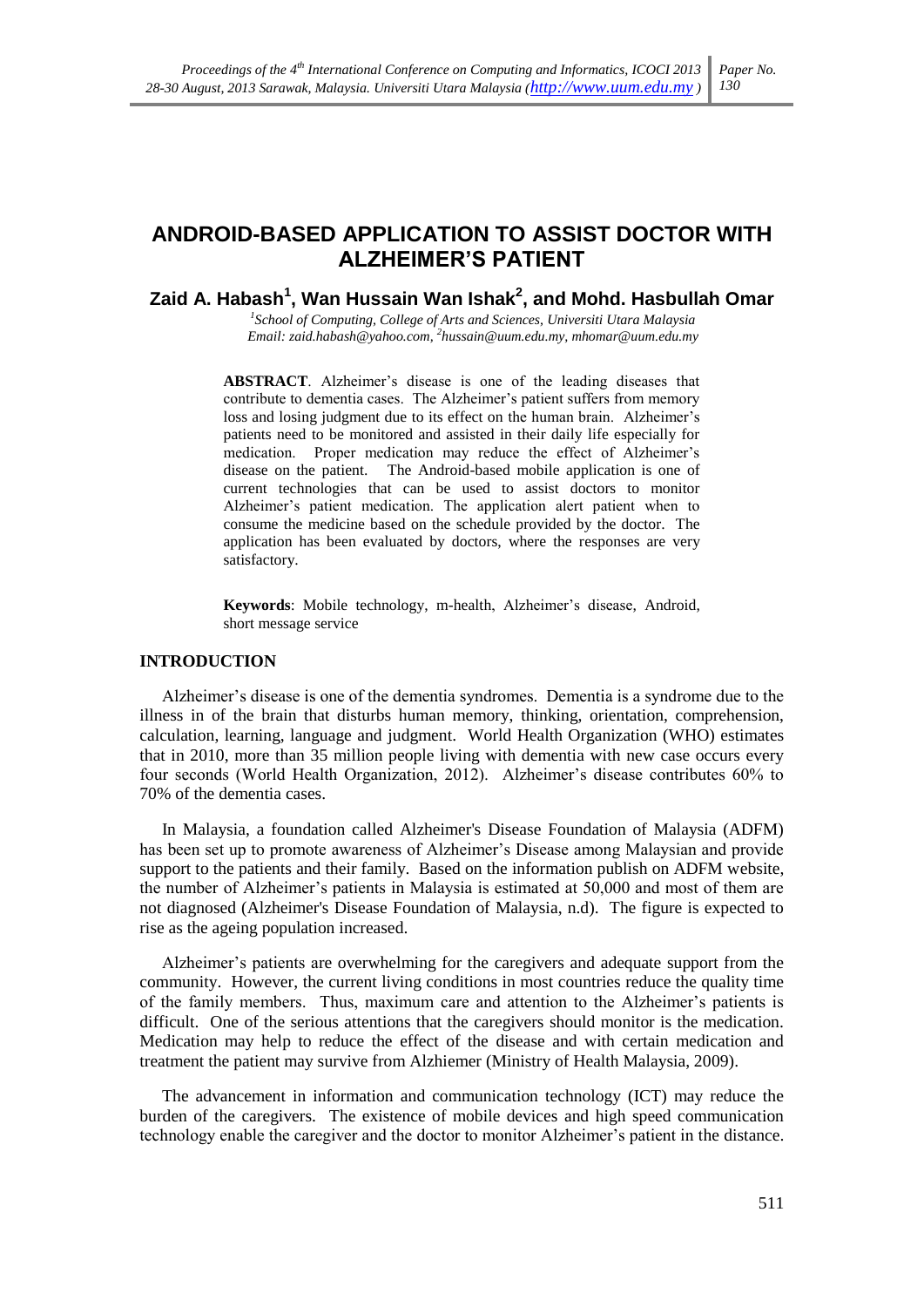In this paper, Android-based application called Alzheimer's Patients Medical Care System (APMS) is proposed. APMS is aimed to assist doctors to monitor their Alzheimer's patients, especially for the medication. During medication time, APMS sends notification messages to remind a patient about the medicine that he or she has to take according to the schedule provided by the doctor. The doctor can also monitor the condition of a patient according to the feedback provided by the patient's caregiver through APMS. Based on the feedback, a doctor may change the medication schedule and refer the patient for further treatment.

## **MOBILE AND ANDROID-BASED COMMUNICATION TECHNOLOGY**

Mobile technology is one of the major advancements in information technology (IT). It facilitates collaboration, interaction, access, discovery, discussion, and sharing of information. Thus, provides freedom and widens the scope of communication by supporting wireless and mobile devices, such as cell phones and Smartphones. A call can be made to and from any location using this technology. In addition to voice communication, mobile technology provides interactive short messaging service (SMS) that can be used to alert a person about a certain event or to announce specific information (Yengin et al., 2011).

This technology can be used in various areas, such as social activities, education, business, and medicine. Mobile technology is employed in e-health applications, such as telemedicine; it improves communication among medical practitioners as well as among doctors and patients. Mobile health care (m-health) is one of the e-health applications that uses mobile devices to deliver medical services to patients (Mechael, 2009). Wireless health care delivery is enhanced by the integration of multimedia technology (Istepanian and Lacal, 2003). Both doctors and patients benefit from mobile technology because it allows them to communicate, share information, set up reminders, and record activities (in digital diaries) (Challa, et al, 2011). Furthermore, doctors can also access the record of their patients remotely.

Android is an open-source operating system for mobile devices, which has been increasing in prevalence. Creating an Android application includes setting up and developing environments on a machine. Fundamental tools for developing Android applications are AndroidManifest.xml file, activities, intents, and XML layouts, as reported by a number of authors. Jackson (2011) outlined the "three major components of an Android development environment: Java. Eclipse, and Android" and provided directions for downloading and installing the necessary files to establish this environment. Felker (2011) reported that Java JDK, Android SDK, Eclipse IDE, and Android ADT are needed to develop, install, and configure any Android application on a machine. These steps are standard, as observed in many Android development books and in the official Android Web site.

### **METHODOLOGY**

The current study adopts the methodology of Vaishnavi and Kuechler (2008). This methodology consists of five phases: awareness of the problem, suggestion, development, evaluation, and conclusion. These phases are shown in Figure 1.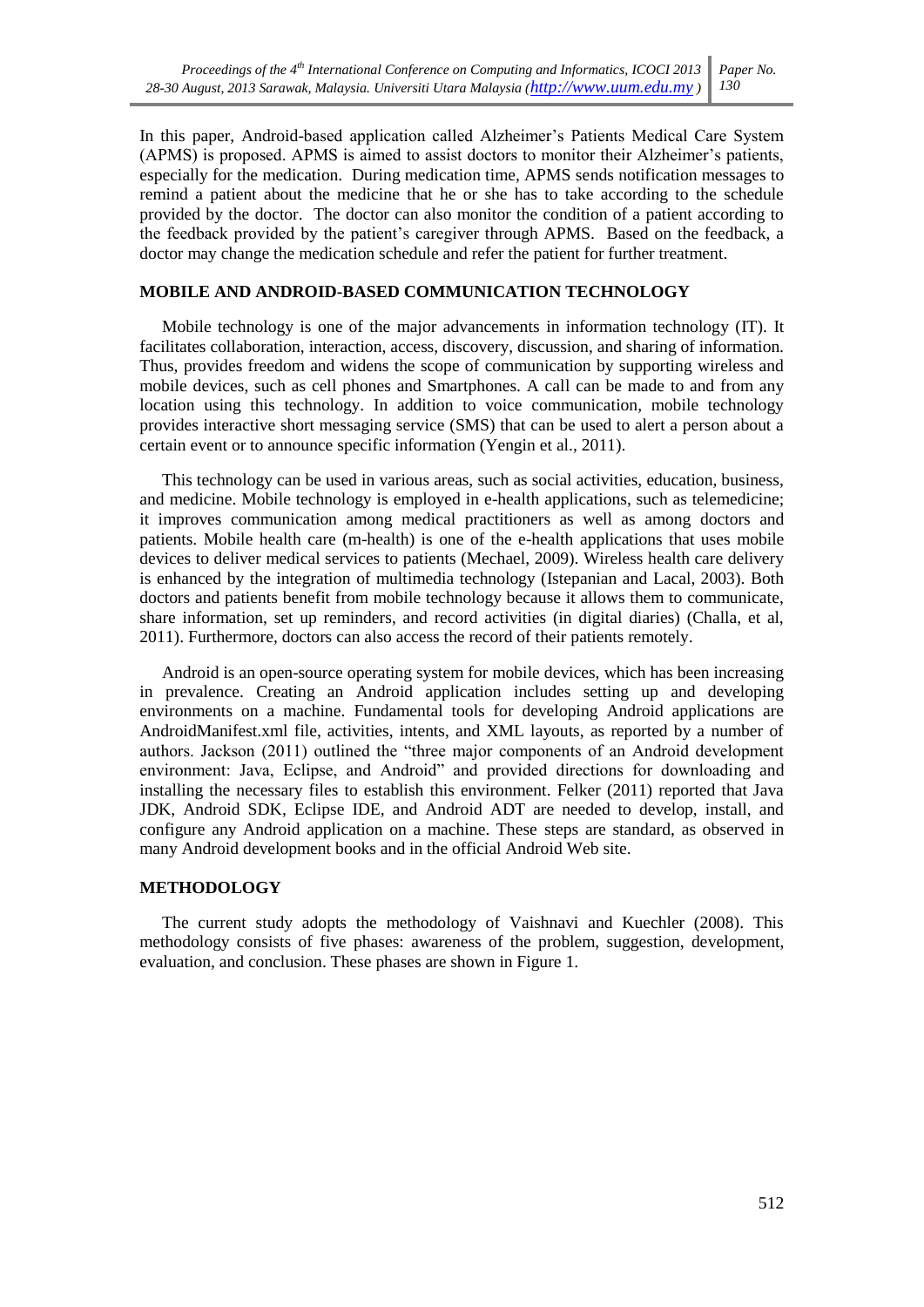

Figure 1. Research design methodology (Vaishnavi & Kuechler, 2008)

The Unified Modeling Language (UML) was used to model the logical design of APMS. The Android application for APMS was developed using the Java language and SQLite database. The usability of the prototype was assessed using the IBM Computer System Usability Questionnaire (Lewis, 1995). The questionnaire has 19 questions with Likert scale from 1 to 7. Four doctors were selected to access the usability of APMS.

# APMS DESIGN AND IMPLEMENTATION

The APMS has two main components (actor and use case), and two actors (doctor and patient). The doctor has the authority to handle six use cases, and the patient has the authority to handle two use cases, as shown in Figure 2.



Figure 2. Use case diagram for the APMS prototype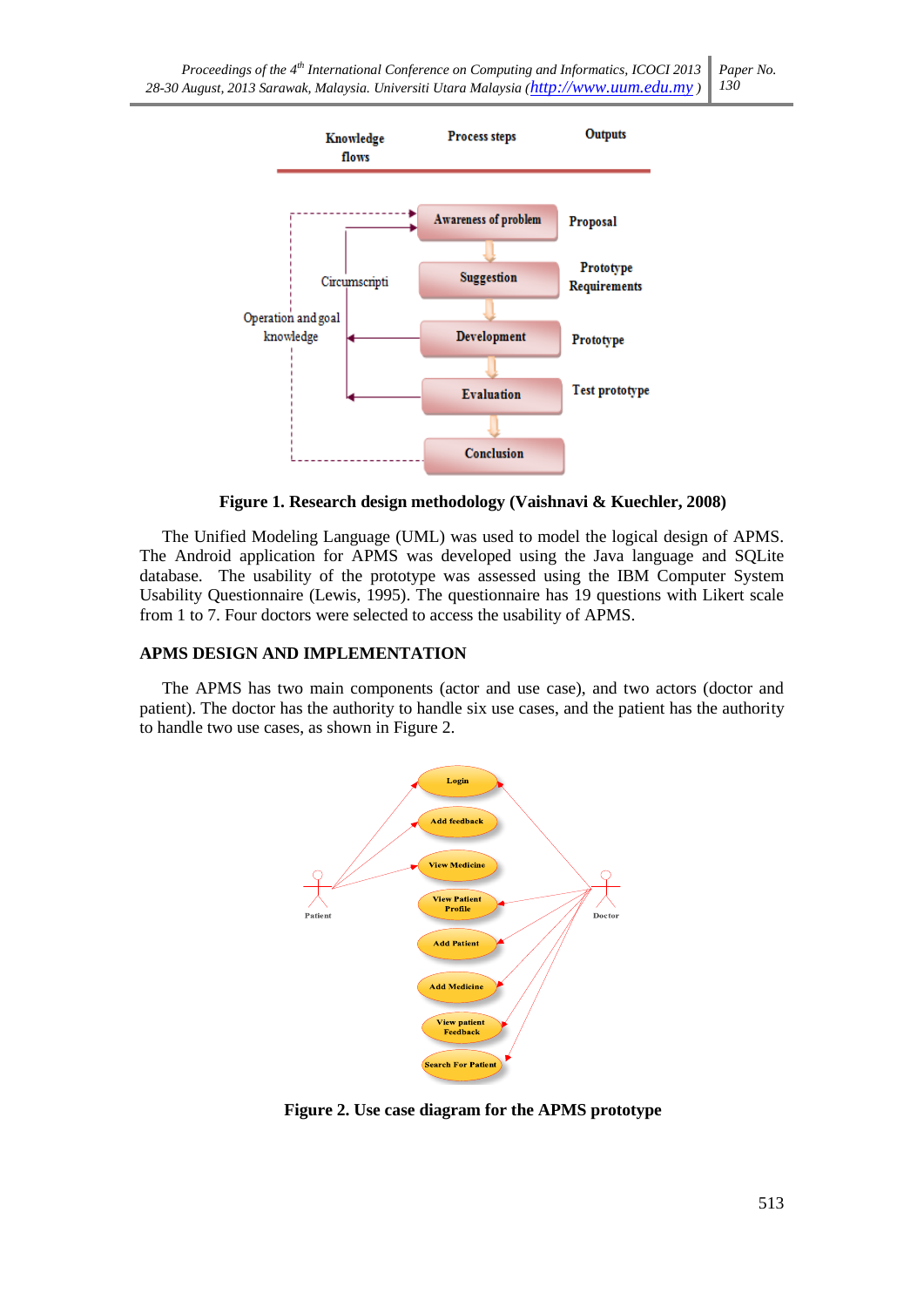APMS consists of an Android application page such as medicine, a list of patients, SMS sender, feedback, for measuring the vital parameters; a controller for collecting data from different equipment and sending it to a server; a server for processing the data and communicating a server for processing the data and communicating the details on the Android device of the doctor. The server maintains a database of the patients' details as shown in the Figure 3.



Figure 3. The design process for APMS

The doctor interface contains of five main functions as shown in Figure 4. The doctor can view the patient profile and patient feedback. The doctor can also add new patients and new medicines; he or she can even perform a quick patient search. The patient can view his or her medication schedule such as time to consume his medicines and the dosage (Figure 5).



**Figure 4. Main Doctor Interface** 

**Figure 5. Medication schedule interface** 

# **APMS EVALUATION**

Four doctors were selected to access the usability of APMS. Each of them is given an explanation and demo on how to use the prototype. Later, they were asked to use the prototype and answer a set of questions to access the usability of the prototype. The result is shown in Table 1. The finding shows that the mean for each question is more than the median. This indicates that the respondents are overall satisfied with APMS. The respondents agree that APMS is easy to use, fast, effective and efficient tool to assist doctors monitoring Alzheimer's patient.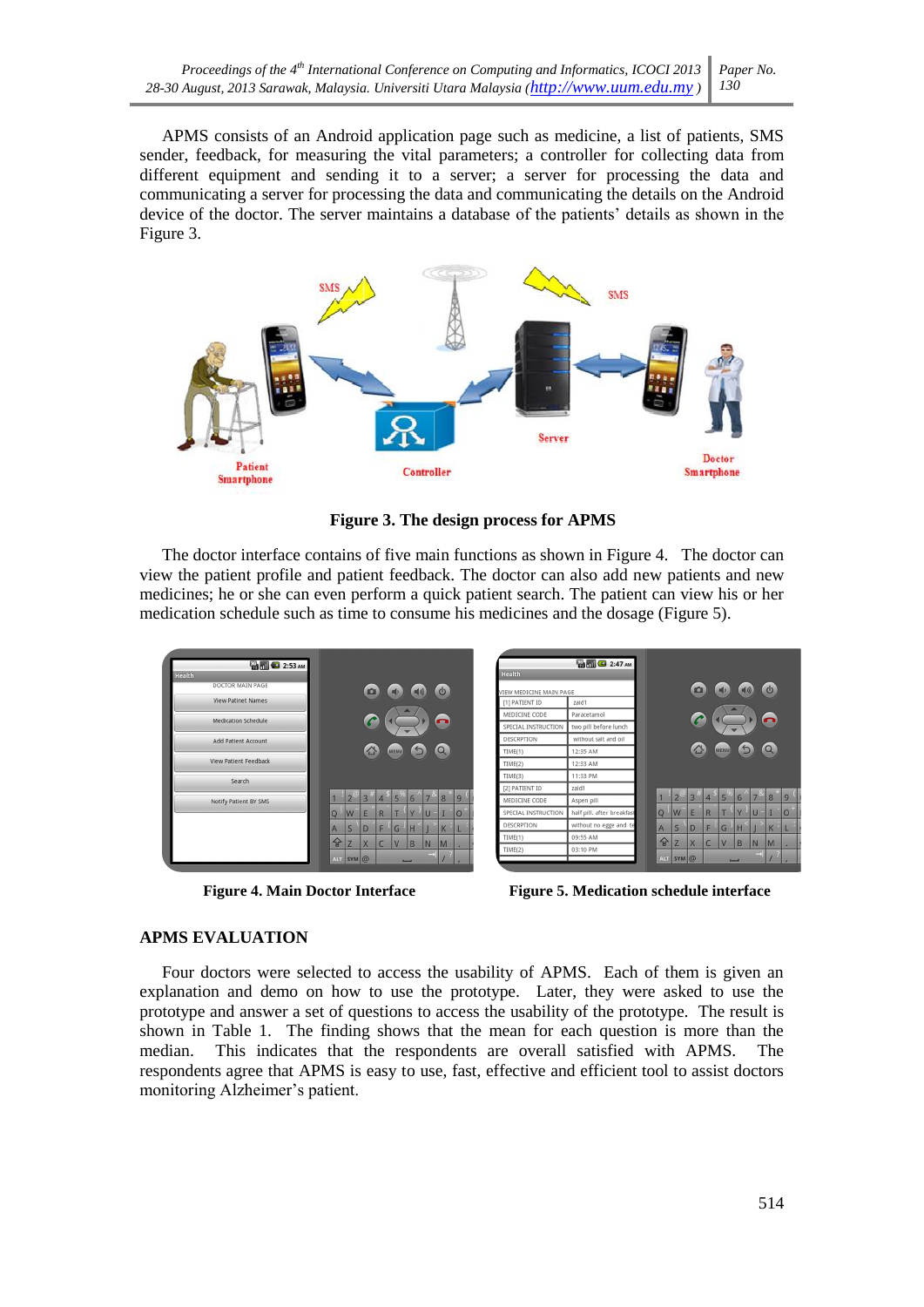### Table 1. Usability of APMS

|                |                                                                                                                           | <b>Mean</b> |
|----------------|---------------------------------------------------------------------------------------------------------------------------|-------------|
| Q1             | Overall, I am satisfied with how easy it is to use this system.                                                           | 6.75        |
| Q <sub>2</sub> | It was simple to use this system.                                                                                         | 5.75        |
| Q3             | I could effectively complete the tasks and scenarios using this system.                                                   | 6           |
| Q <sub>4</sub> | I was able to complete the tasks and scenarios quickly using this system.                                                 | 6.5         |
| Q <sub>5</sub> | I felt comfortable using this system.                                                                                     | 6.75        |
| Q <sub>6</sub> | I was able to efficiently complete the tasks and scenarios using this<br>system                                           | 6.25        |
| Q7             | It was easy to learn to use this system.                                                                                  | 5.75        |
| Q <sub>8</sub> | I believe I could become productive quickly using this system.                                                            | 6.25        |
| Q <sub>9</sub> | Whenever I made a mistake using the system, I could recover easily and<br>quickly.                                        | 5.5         |
| Q10            | The information (such as online help, on-screen messages and other<br>documentation) provided with this system was clear. | 6.25        |
| Q11            | The system gives error messages that clearly tell me how to fix problems.                                                 | 5.75        |
| Q12            | It was easy to find the information I needed.                                                                             | 6.75        |
| Q13            | The information provided for the system was easy to understand.                                                           | 6           |
| Q14            | The information was effective in helping me complete the tasks and<br>scenarios.                                          | 5.5         |
| Q15            | The organization of information on the system screens was clear.                                                          | 6.25        |
| Q16            | The interface of this system was pleasant.                                                                                | 6.25        |
| Q17            | I liked using the interface of this system.                                                                               | 5.75        |
| Q18            | This system has all the functions and capabilities I expect it to have.                                                   | 6           |
| Q19            | Overall, I am satisfied with this system.                                                                                 | 6.75        |

### **CONCLUSION**

Mobile technology has been deployed in this study. These technologies are vital not only to support communication but going further as human digital assistant. The practicality of mobile technology in medical applications makes it a suitable tool for assisting special-care patients with chronic diseases such as Alzheimer's disease. In this paper, Android-based mobile technology has been implemented to assist doctors to manage and monitor their Alzheimer's patient. The application also serves as a support tool for Alzheimer's patient by reminding them about the medication.

The response from the doctors shows that the proposed application is a suitable tool to support and assist doctors to monitor and communicate with their Alzheimer's patient. In future, further assessment need to be conducted to evaluate its usability among Alzheimer's patients and their caretakers.

## **REFERENCES**

- World Health Organization. (2012). Dementia: A public health priority. Switzerland, Geneva: World Health Organization
- Alzheimer's Disease Foundation of Malaysia (n.d). About Alzheimer's. Retrieved from http://www.adfm.org.my/Home/about-alzheimer-s on 3 Jun 2013.
- Ministry of Health Malaysia. (2009). Clinical Practice Guideline: Management of Dementia (2nd Edition). Putrajaya, Malaysia: Ministry of Health Malaysia